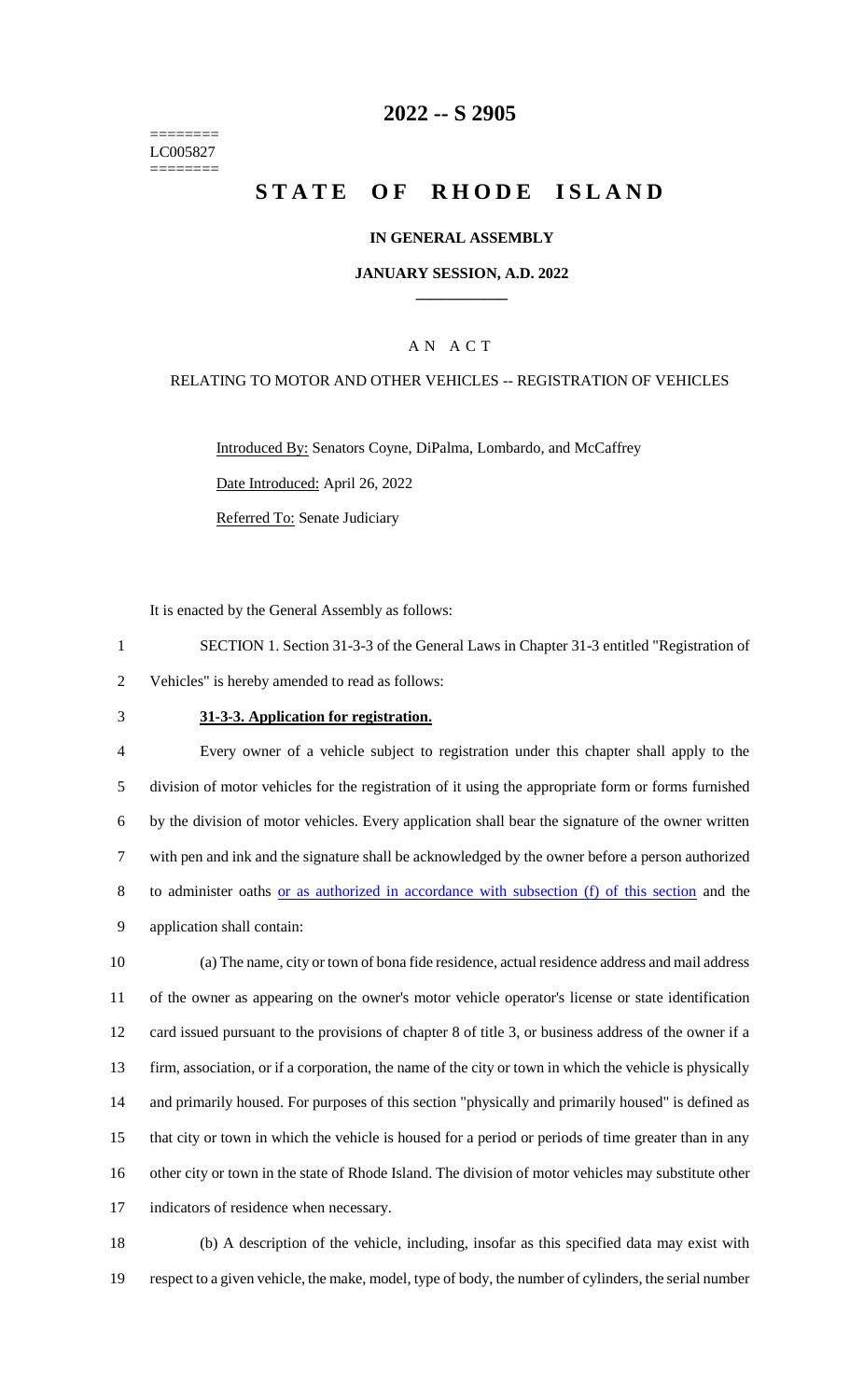of the vehicle, and the engine or other number of the vehicle. In the event a vehicle is designed, constructed, converted, or rebuilt for the transportation of property, the application shall include a

 statement of its capacity in terms of maximum gross vehicle weight rating as authorized by the manufacturer of the chassis or the complete vehicle.

- (c) A statement whether liability insurance is carried on the vehicle, and, if there is liability
- insurance, the name of the carrier, policy number, and effective dates of the policy.
- (d) Any further information as may reasonably be required by the division of motor vehicles to enable it to determine whether the vehicle is lawfully entitled to registration.
- (e) The exact mileage reading from the motor vehicle on the date of application.
- (f) The administrator of the division of motor vehicles shall prescribe and/or approve a
- power-of-attorney form, which may be used in connection with applications for vehicle
- 12 registrations under this section to the full extent permitted.
- 

SECTION 2. This act shall take effect six (6) months after passage.

======== LC005827 ========